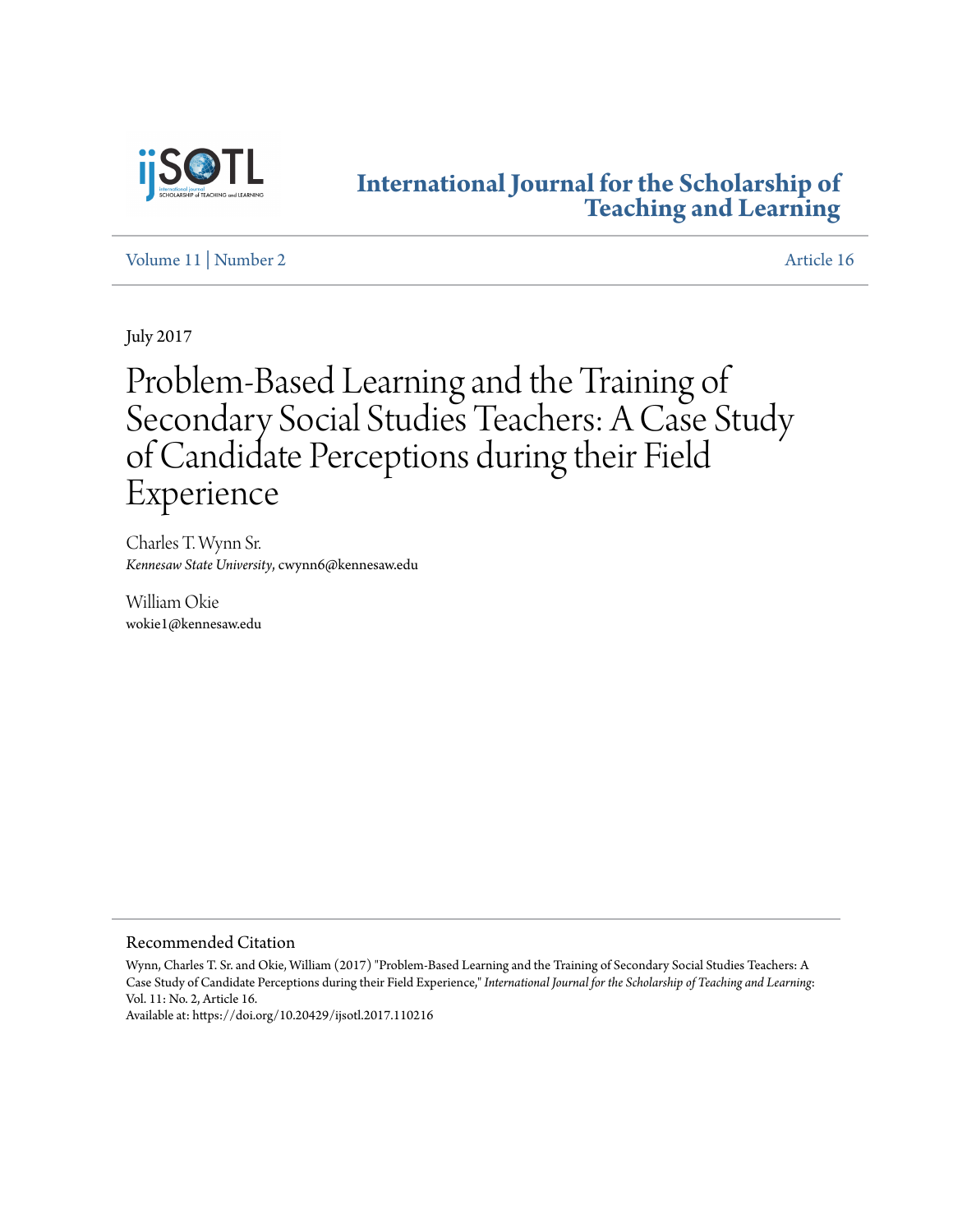## Problem-Based Learning and the Training of Secondary Social Studies Teachers: A Case Study of Candidate Perceptions during their Field Experience

## **Abstract**

We present results of a case study in which we analyzed the impact of problem-based learning (PBL) and cognitive scaffolding techniques introduced in our secondary social studies methods course on the perceptions and practices of 12 preservice teachers (PSTs) during their fall practicum and spring student teaching. Our PSTs reported teaching 54 PBL lessons and identified factors that encouraged their use of PBL: methods course PBL experiences; improved student exam scores and writing skills, increased engagement; and improved collaborative, deliberative, and cognitive skills. Discouraging factors included the time and effort to plan PBL lessons, coverage demands, and standardized testing. Findings suggest that PBL methodology, supported by professorial modeling and metacognitive training, had a transformative impact on our PSTs in terms of how they perceived their relationship with their students, the student outcomes they sought to facilitate, and their operational understanding the goals of social studies education offered by the National Council for the Social Studies.

## **Keywords**

problem-based learning, social studies education, postformal thinking, teacher education

## **Cover Page Footnote**

Our study was supported by a grant from the Center for Excellence in Teaching and Learning at Kennesaw State University.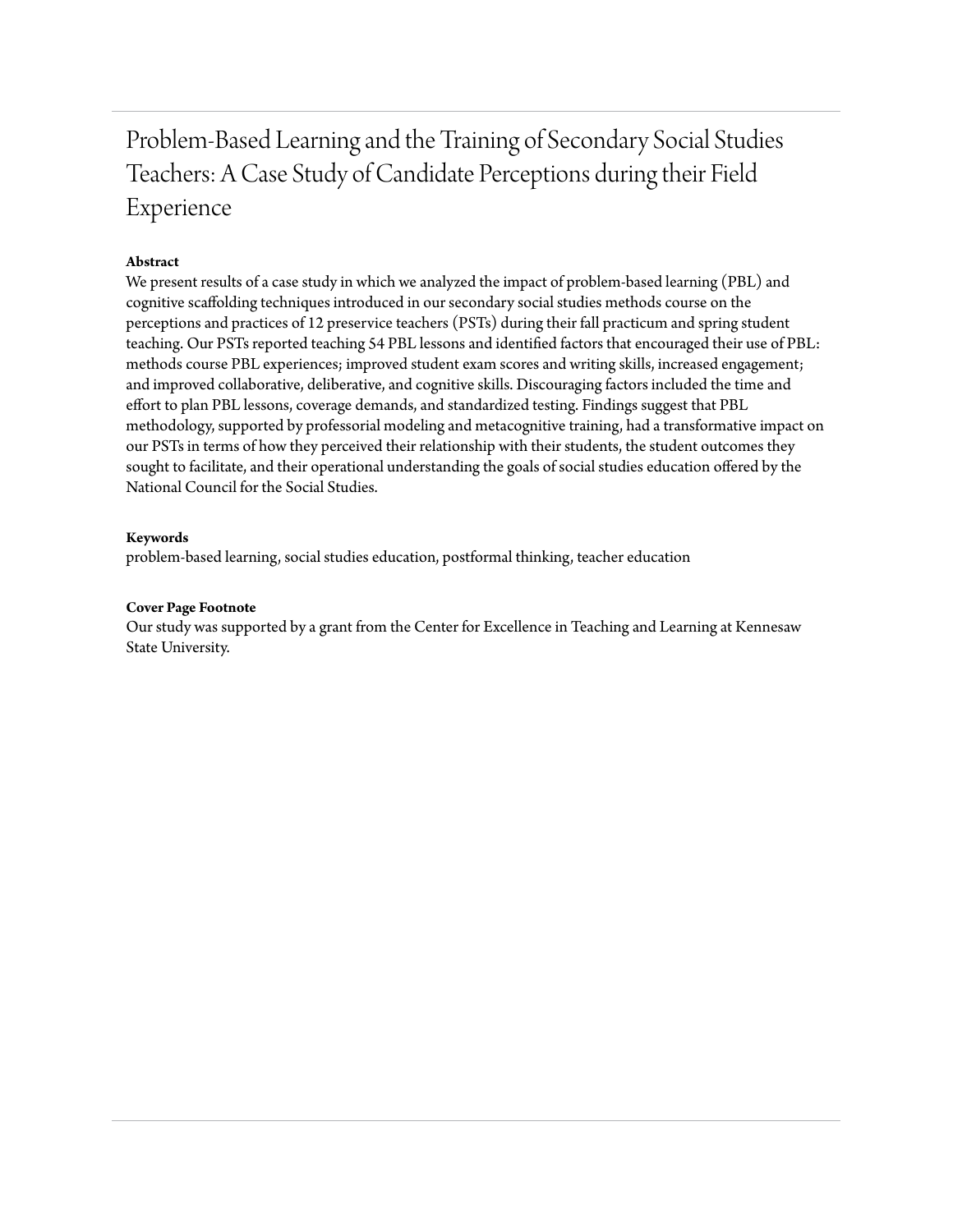## **Problem-Based Learning and the Training of Secondary Social Studies Teachers: A Case Study of Candidate Perceptions during their Field Experience**

Charles T. Wynn, Sr. and William Thomas Okie

*Department of History and Philosophy, Kennesaw State University, Kennesaw, GA 30144, USA*  (Received 29 September 2016; Accepted 1 March 2017)

We present results of a case study in which we analyzed the impact of problem-based learning (PBL) and cognitive scaffolding techniques introduced in our secondary social studies methods course on the perceptions and practices of 12 preservice teachers (PSTs) during their fall practicum and spring student teaching. Our PSTs reported teaching 54 PBL lessons and identified factors that encouraged their use of PBL: methods course PBL experiences; improved student exam scores and writing skills, increased engagement; and improved collaborative, deliberative, and cognitive skills. Discouraging factors included the time and effort to plan PBL lessons, coverage demands, and standardized testing. Findings suggest that PBL methodology, supported by professorial modeling and metacognitive training, had a transformative impact on our PSTs in terms of how they perceived their relationship with their students, the student outcomes they sought to facilitate, and their operational understanding the goals of social studies education offered by the National Council for the Social Studies.

## **INTRODUCTION AND RESEARCH RATIONALE**

The primary purpose of social studies, according to the National Council for the Social Studies (2010), is to help young people become reasoned citizen decision-makers through the development and application of knowledge, inquiry processes, data collection and analysis, collaboration, decision-making, and problem-solving. From Shirley Engle's (1960) thesis "that quality decision making should be the central concern of social studies instruction, (p. 306) to Carol Hahn's (1994) call for student engagement "in the processes by which public issues are resolved in a democracy" (p. 204), social studies educators have long advocated the use of teaching methods that prompt students to practice and acquire these decisionmaking/problem-solving skill-sets with the guidance of skilled social studies teachers. Parker, Mueller, & Wendling (1989) posited that problem/issue-based instruction is best in preparing citizens to make decisions collectively for the public good.

Despite the presence of social studies in the secondary curriculum for more than a century in the U.S., however, our collective capacity to address effectively the pressing issues of the day is questionable at best. Shawn Rosenberg (2004) argued that most citizens lack the reasoning ability to participate effectively in a deliberative democracy and develop consensus-based solutions to problems and issues. Similarly, Jan Inglis and Margaret Steele (2005) pointed to a wide gap between the current problems we face and the reasoning ability, emotional maturity, and inter-societal deliberative capacity we need to effectively address these problems. Michael Basseches (2005) noted that when faced with complex problems and issues, individuals often make decisions based on inadequate intuitive or emotional thinking, loosely defined as, "if it feels right,-it is right." The prevalence of intuitive and emotional thinking in problem-solving and decision-making, coupled with an inability to think through problems from multiple perspectives, in an alarming number of both high school and college-educated citizens, is troubling considering the primary goal of social studies is to facilitate reasoned citizen decision-makers.

As teacher educators, we find this cognitive gap sobering, to say the least. What can we do about it as social studies educators? Rosenberg (2004), Basseches (2005), and Inglis and Steele (2005) suggested pedagogical devices that guide citizens to gain the cognitive skills required for effective deliberative and democratic participation in addressing pressing problems and issues. These pedagogies must explicitly confront individuals with the diverse perspectives, multiple truths, and contradictions inherent in complex problems and issues in order to guide them to practice and gain these advanced cognitive skills (Basseches, 2005).

If social studies can be part of a solution in filling this cognitive gap, it will be through a secondary social studies curriculum rich in problem-solving/decision-making opportunities. Such a curriculum could provide students with guidance and scaffolding that helps them practice and gain the advanced cognitive skills necessary to become effective citizen decision-makers. And such a curriculum must be implemented by teachers who have been trained to lead students in problem-based learning. Is it possible, we wondered, that a problem-based secondary social studies methods course could make inroads?

Prompted by all of the above, we changed our secondary social studies methods course at a large southeastern university to include a more explicit focus on guiding our preservice teachers (PSTs) to gain experience with, and practice in, problem-based learning (PBL) and the related cognitive dynamics. We conducted the current study to analyze the impact of the PBL-based revisions to our methods course as perceived by our PSTs. We selected PBL due to the alignment between the empirical evidence of outcomes facilitated by the method and the emphasis the National Council for the Social Studies (2010) places on the decision-making and problem-solving skill-sets required to be effective, competent citizens. We posited that immersing our students in multiple PBL experiences and guiding them to discover this alignment and to recognize the advanced thinking systems we guided them to practice during PBL activities in our methods course would facilitate our PSTs' use of PBL when they taught in the field. In summary, we developed this study to identify factors they perceived as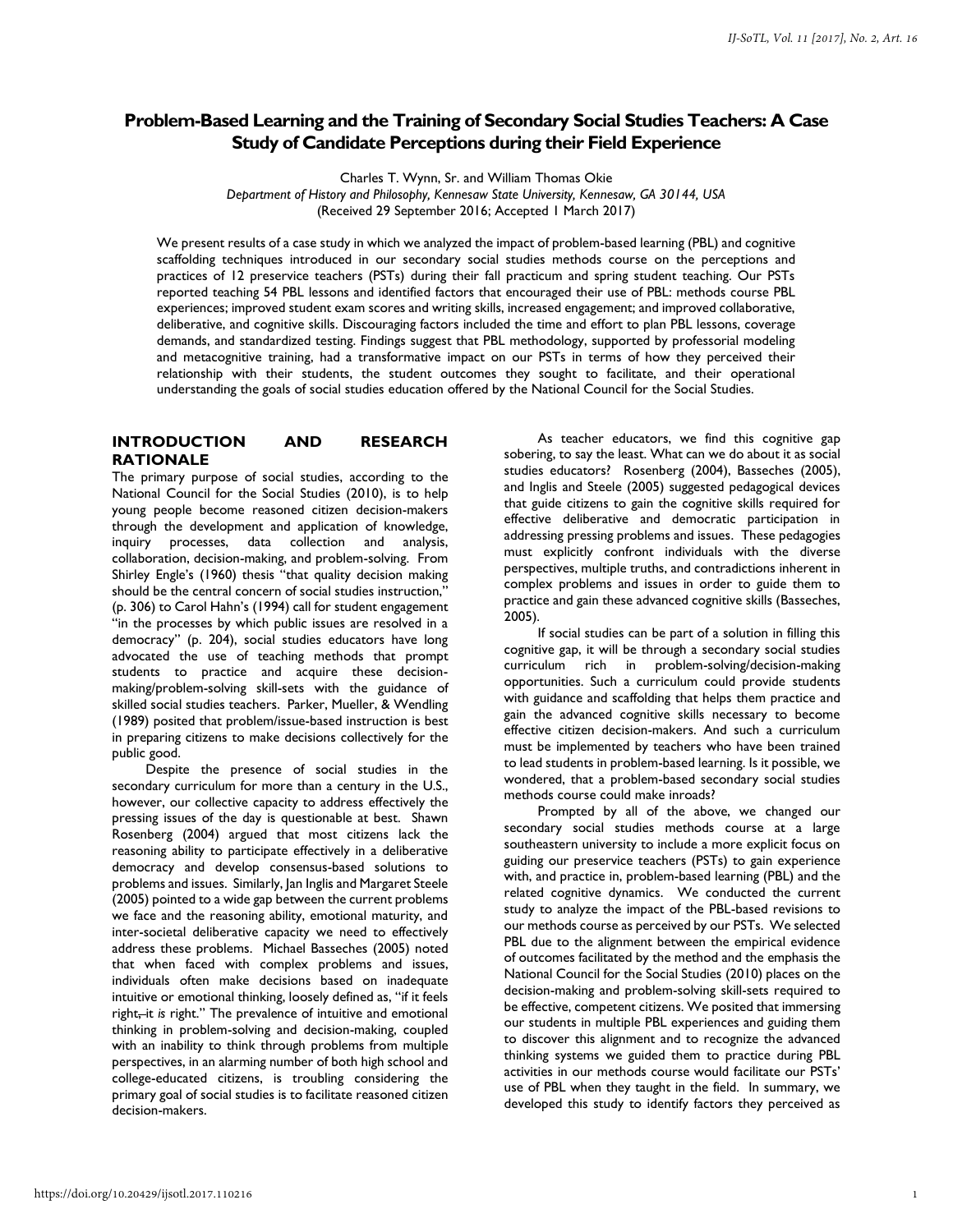affecting their use of PBL, and to provide us with systematic feedback on how our PBL-based course revisions influenced our PSTs in the field.

## **Problem-Based Learning and the Development of Advanced Cognitive Skills**

The PBL method is generally defined as focused, experiential learning organized around the investigation of and resolution of messy, complex, authentic problems (Torp and Sage, 2002, Hmelo-Silver, 2004), through which students use advanced thinking processes (Lenkauskaite & Mazeikiene, 2012). PBL confronts students with authentic problems as a catalyst for them to practice and gain higher order thinking skills, self-direction, and the ability to reflect on their own learning (Borrows, 1986; Hmelo-Silver, 2004; Norman & Schmidt, 1992).

PBL has been found to increase content knowledge retention and improve student ability to transfer problemsolving processes into new and more complex circumstances (Blumberg, 2000; Cognition and Technology Group at Vanderbilt [CTVG], 1997; Maxwell, Bellisimo, and Mergendoller, 2001; Mergendoller, Maxwell, and Bellisimo, 2006). A meta-analysis by Strobel and van Bareveld (2009) indicated that PBL was significantly more effective than traditional instruction in training competent and skilled practitioners and in promoting long-term retention of knowledge and skills. Hung (2013) highlighted the practical dynamic of PBL as an instructional method that prepares students for real-world problem-solving contexts.

Wynn, Mosholder, and Larsen (2014, 2016) found that PBL, with an explicit metacognitive reflection component, was more effective than traditional instruction in promoting postformal thinking, specifically relativistic and dialectical thinking, in a survey history course context. They recommended PBL as an ideal instructional method to confront students with the contradictions and complexities inherent in real-world problems and issues in order to guide them to practice and gain postformal thinking skills, skillsets that support the more effective deliberative and democratic participation referenced by Rosenberg, and Inglis and Steele. Wynn and Mosholder (2016) summarized the relativistic and dialectical thinking dynamics involved in postformal problem solving:

Relativistic Thinkers-

- expand the lens of problem-solving beyond fixed truths or good versus bad;
- realize that context, complexities, and contradictions are key to understanding a problem/issue and central to developing possible resolution alternatives;
- recognize that some problems/issues may not have workable solutions.

Dialectical Thinkers-

- combine relativistic thinking with the recognition that contradictions within a problem or issue are interrelated and connected;
- use inconsistencies and contradictions as catalysts for problem-solving;
- seek to determine why opposing sides believe what they believe;
- use this knowledge to develop resolution alternatives;
- recognize that on-going changes will challenge any stability or solution reached and will often produce a tension-to-resolution-to-tension cycle dynamic.

## **PBL in Teacher Training**

Saye et al., (2009) posited that teachers rarely utilize problem/issue-based instruction due to lack of models that allow them to envision the related successful student outcomes, and further attributed its rarity to teachers' reliance on "craft teaching knowledge"  $(p. 7)$  – that is, knowledge generated by practitioners in the authentic context of classrooms – and their tendency to discount theory-based knowledge and related instructional practices. Saye et al., (2009) also attributed teacher resistance to using PBL practices to "teacher dispositions; beliefs about knowledge, teaching, and learning, and pragmatic concerns such as class sizes, isolation from peers, and the time, energy, and cognitive demands required by such practice (Onosko, 1991; Rossi, 1995; Saye, 1998; Schlechty, 1993; Windschitl, 2002)" (p. 7). Saye and Brush (1999, 2000, 2001, 2002, 2004, 2007, 2009) have studied how to support teachers in the implementation of PBL in secondary social studies classrooms and found that modeling, scaffolding, and collaboration were effective in assisting teachers to utilize PBL and to link a holistic theory-based framework to the practice of problem-based historical inquiry. Brush and Saye (2014) found that their integration of a PBL instructional model (problem-based historical inquiry - PBHI) throughout a secondary social studies teacher education program was effective in facilitating the recognition and incorporation of core components of PBHI by preservice teachers in their courses and field experiences, and additionally, enhanced their ability to articulate their reasoning for their instructional decisions. The results of their studies also suggested that PBL supports should be grounded in learning experiences before they become "fully assessable or legitimate" (Saye, et al., 2009, p. 33).

## **Research Questions**

Our primary research question was based on the work referenced above and addressed the extent to which our PBL modeling and scaffolding practices in a secondary social studies methods course context influenced our PSTs' perceptions of their use of PBL in the field. Specifically, we addressed the extent to which our PSTs' confidence and proficiency in planning and implementing PBL lessons would be strengthened by immersing them in multiple PBL experiences, guiding them to recognize and practice the postformal cognitive skills inherent in effective decisionmaking, and encouraging them to apply the related theoretical frameworks. We also addressed the extent to which the teaching context in which our PSTs were placed would affect the extent to which they utilized PBL. Therefore, our primary research question was as follows: What factors will affect the use and perceptions of PBL among our social studies PSTs during their fall practicum and spring student teaching experience?

Several related sub-questions also guided our study: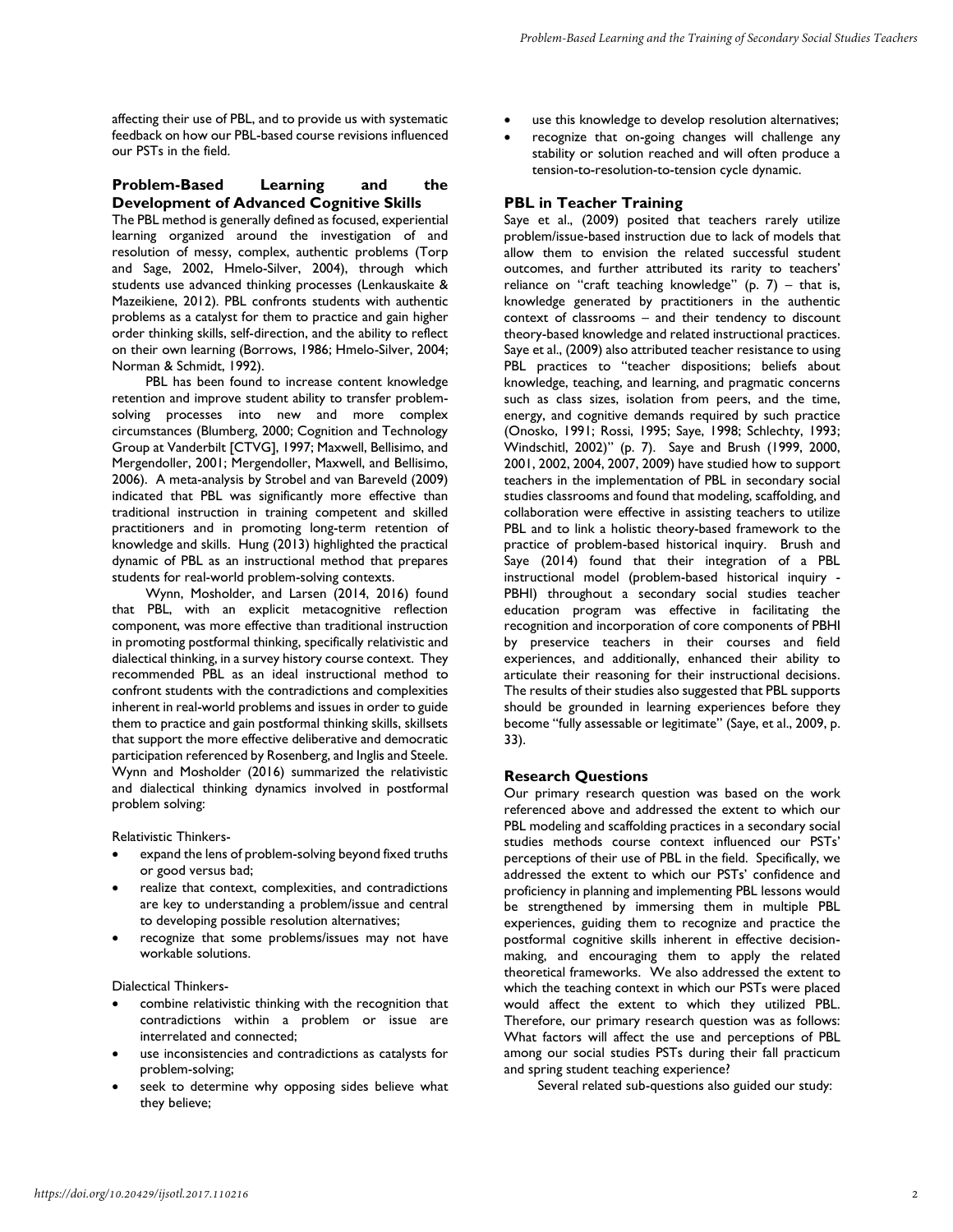1. How will our PSTs perceive their level of preparation and level of confidence in implementing PBL during their fall practicum and spring student teaching?

2. To what extent will our PSTs utilize PBL during their fall practicum and spring student teaching and what positive and negative factors will they perceive related to their use of PBL?

3. What factors will our PSTs perceive as encouraging or discouraging their use of PBL during their fall practicum and spring student teaching?

## **RESEARCH DESIGN**

We chose a case study approach in order to gain an understanding of our PSTs' perceptions related to the above questions in the professional contexts of their fall methods course/practicum setting and their spring student teaching setting. This approach allowed us to take into consideration the lived realities and nuances experienced by our PSTs in a way that would not be possible through a quantitative approach (Glesne, 2006). Through a case study approach, specifically through data source triangulation, we identified themes and consistencies that helped explain factors that affected our PSTs' use and perception of PBL over time and in different secondary social studies classrooms (Stake, 1995; Yin, 2014).

#### **Participants and Instructional Settings**

Sixteen students enrolled in the required senior secondary social studies methods block at our university in the fall of 2015. This methods block included the social studies methods course, which met one day a week for two hours and 45 minutes for 16 weeks and a middle school (6-8) practicum in which students completed at least 75 hours of teaching under the supervision of their assigned classroom teacher (CT) and their university supervisor. Three of the participants were in a pilot program during the spring of 2015 in which they completed a middle school field experience, and therefore, were placed in a high school to complete their fall practicum. Each of the sixteen students agreed to participate in the study in which they completed an end-of-practicum questionnaire, an end-of- practicum focus group, an end-of-student-teaching questionnaire, and an end-of-student-teaching focus group.

The purpose of the questionnaires and focus groups was to determine our PSTs' perceptions of the following: 1) preparation and confidence to plan and teach PBL lessons; 2) the number of PBL lessons they taught; 3) the positive aspects/outcomes and challenges of the PBL lesson(s) they taught, 4) factors that encouraged and discouraged the use of PBL; and 5) the extent to which they planned on using PBL during student teaching and during their first teaching job.

Of the 16 original participants, 13 completed the methods course/practicum and thus completed the end-ofpracticum questionnaire and focus group session. Participants who successfully completed the fall practicum were placed in a high school social studies classroom for student teaching during spring semester 2016, which lasted 16 weeks. Twelve of the 13 participants completed student teaching and completed the end- of-student-teaching

questionnaire and the second focus group session. Therefore, data analyzed in the current study were limited to these 12 PSTs. Table 1 (Appendix E) shows each PST's pseudonym and the fall 2015 and spring 2016 field placements and subject(s) taught.

Table 1 also shows the age at the time of the study, gender, and race/ethnicity of each of the 12 PSTs. Eleven were between the age of 22 and 25. While pursuing their degrees, most of our PSTs had part-time jobs, which extended the time needed to complete the History Education Program requirements. Lou (age 27) returned to school to complete his degree in history education. Five of the participants were female and seven were male. One of the participants was African American and one was Hispanic. Each of the PSTs were from the same state as our university.

Table 2 (Appendix E) includes the weekly topical outline from our methods course syllabus. The primary focus of the first three weeks of the course was to immerse students in a learner-centered/problem-based learning dynamic through which we could model PBL and PSTs could experience the method and the related learning and cognitive outcomes. The PBL procedures used in our study were based on Wynn's PBL instructional model (Wynn, 2010, 2015; Wynn et al., 2014, 2016) which includes a metacognitive reflective component.

Step 1– Introduction of the Problem:

The primary focus in Step 1 is to pique student interest (create a need to know more), establish "stakeholdership," and explicitly portray the problem/issue as multidimensional with multiple truths.

Step 2– Initiation of PBL Events: Argumentation and Student Inquiry: Step 2 includes a decisionbased/argumentation structure in which students generate arguments, and work to recognize conflicts and contradictions among competing positions.

Step 3– Problem Solution: Students generate solutions/decisions, deliberate to select the most appropriate one, compare it to the actual historical decision(s) or outcome(s), and then evaluate its consequences.

Step 3 ends with a guided reflection on the types of thinking strategies utilized by students, and the successes or failures of each through the use of a metacognitive reflection questionnaire.

(Adapted from Wynn, et al., 2016, p. 4-5)

After the initial PBL activity, we prompted our PSTs to analyze and compare their PBL learning experience to the goals and purpose of social studies education as stated in the National Curriculum Standards of Social Studies (NCSS, 2010) and the related learning expectations found in chapter one: "Learners build knowledge as they work to integrate new information into existing cognitive constructs, and engage in processes that develop their abilities to think, reason, conduct research and attain understanding as they encounter new concepts, principles, and issues." (p. 10). We used this comparison to prompt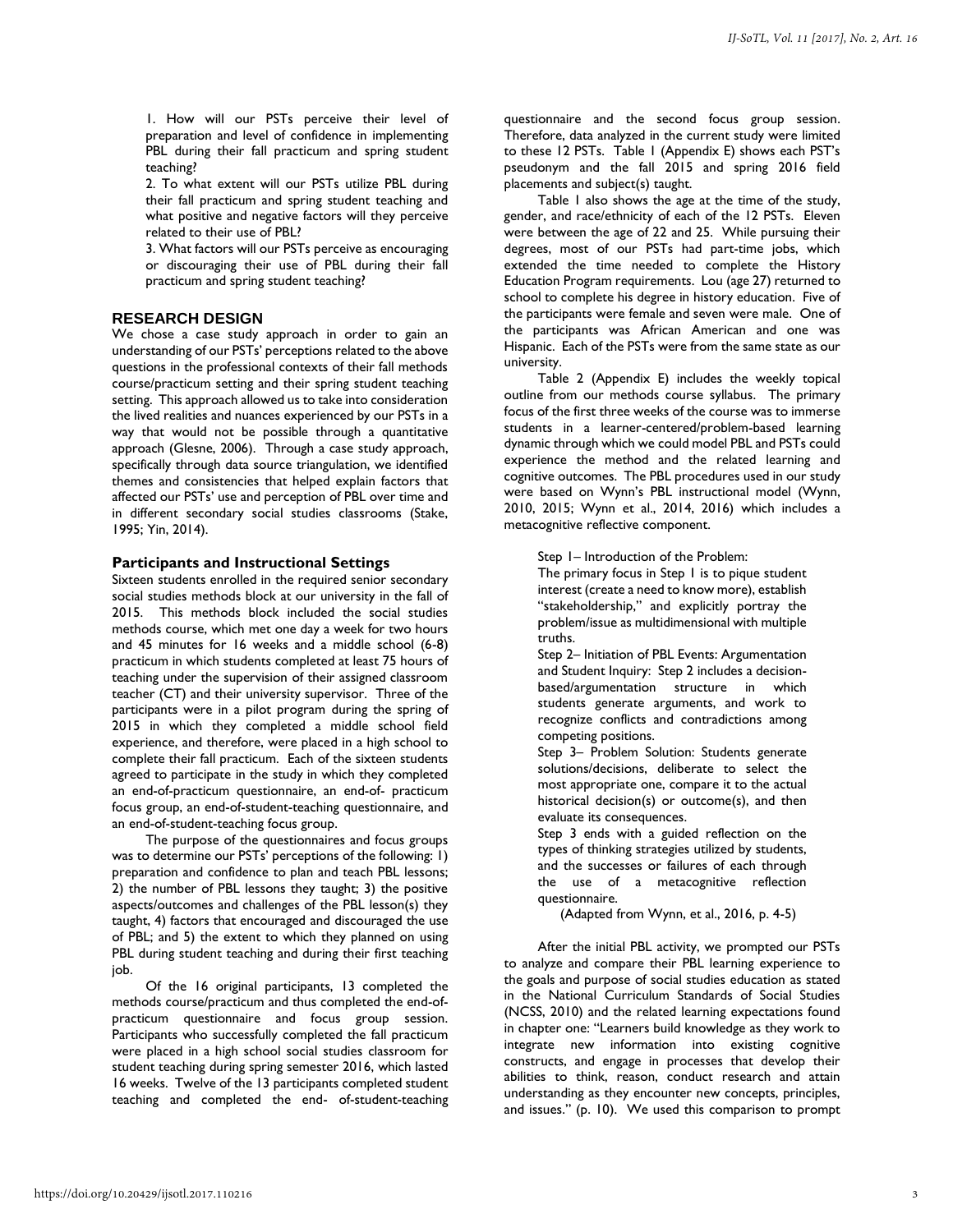our PSTs to identify the cognitive constructs they learned to recognize and practice during the initial PBL activity, specifically, postformal thinking systems (relativistic and dialectical) and those that may not have been adequate (concrete, formal/closed systems/absolutist thinking, intuitive/emotional thinking). After the first PBL activity, we continued to guide our PSTs to identify the cognitive skills involved in each of the methods they experienced and practiced as the course progressed, including concept development, cooperative learning, lecture/discussion, etc., and two additional PBL activities.

## **DATA COLLECTION AND ANALYSIS**

We collected data at two points during the 2015-2016 academic year. The field director of our History Education Program (HIED) administered the End of Practicum Questionnaire in December 2015. The HIED Field Director coordinated field placements and supervision assignments for the methods course practicum and was not involved in the assessment of assignments completed by participants. The instructors of record were the researchers. All questionnaires included a three-digit code to maintain the anonymity of each participant. The End of Practicum Focus Group session (Appendix B) was audio recorded after participants completed the questionnaire and was facilitated by our field director. The facilitator read each question on the questionnaire to prompt our PSTs to expand on, explain, add to, or discuss their responses on the questionnaire. The focus session was limited to 45 minutes. Participants completed the End of Student Teaching Questionnaire (Appendix C) and the End of Student Teaching Focus Group session (Appendix D) during the final week of student teaching in April 2016. Data were collected using the same procedures followed during the December data collection/focus group session. We defined problem/decision-based learning on both questionnaires as "experiential learning (minds-on, hands-on) organized around the investigation of and resolution of messy, real world problems."

We used open coding to analyze and triangulate the data in order to identify themes among individual participants and among the 12 PSTs as a group related to the research questions. Responses to each prompt on the end-of-practicum and end-of-student-teaching questionnaires and during both focus group sessions were coded by the emergence of themes relevant to the primary research question and related sub-questions. We constructed case reports on each PST to identify common patterns and contradictions in responses to questionnaire and focus group prompts. Each individual report was then crosschecked with other PST reports to identify prominent and consistent themes. These themes were then used to provide a description of the experiences of each PST relevant to those themes and to other PSTs' experiences. Our analysis of these reports provided the empirical data from which we drew conclusions regarding the following: 1) perceptions of PSTs' level of preparation and level of confidence in implementing problem/decision-based activities, 2) the extent to which they utilized PBL and their perceptions of positive and negative factors related to the

methods implementation, and 3) factors they identified as encouraging or discouraging their use of PBL.

#### **RESULTS**

#### **End of Practicum**

Two primary themes emerged from the cross-case analysis of the post-practicum responses regarding our PSTs' perceptions of their readiness to teach PBL lessons. First, they were tentatively confident about planning and implementing PBL and attributed that confidence to their experience with multiple PBL activities in the methods course itself. Our PSTs ranked their level of preparation and confidence (0 to 3) in planning and teaching a PBL lesson as somewhat to very prepared/confident (Prepared–M = 2.33, Confident– $M = 2.5$ ). In a representative comment, lan explained that he knows "what PBL lessons are and how to implement them in the classroom. My score of 2 rather than 3 is based on lack of practice." Jane found that some lessons were more amenable to PBL than others were. "I feel like it (PBL) requires a certain level of creativity that I am still trying to master, although this class (methods) has made it clear how to distinguish and approach PBL." Carly explained her tentativeness in terms of planning for the unexpected: "I also have to prep for any tough questions that students may have in regards to their decision-making," she said.

Second, as Carly's comments suggest, our PSTs were very anxious about how their students would respond to PBL lessons, which may be reflective of their recognition that PBL rarely or never occurred in their practicum classrooms. They generally framed their anxiety in terms of "unexpected issues" that may arise during the activities and the extent to which they had the knowledge and skill to address effectively those issues or questions. Ten of the 11 PSTs who taught a PBL lesson indicated their level of anxiety diminished and their confidence rose after their first PBL teaching experience, and that gaining more practice in implementing PBL lessons would increase their effectiveness and confidence. The one exception was Bob, who implemented one PBL activity that did "not go very well" and thus damaged his confidence. He described the challenge of planning and teaching a PBL lesson as "intimidating for a novice teacher." In spite of the anxiety, 11 of 12 PSTs reported that they developed and taught at least one PBL lesson during their practicum. The total number of PBL lessons reported by the group was 22, with Bob and Hank teaching one; Carly, Ed, Frank, Gary, Ian, Jane, Kathy, and Lou each teaching two; and Debra teaching four. Anne did not teach a PBL lesson. She reported that her cooperating teacher (6th grade World Area Studies) would not allow her to implement a PBL activity. "My CT did not believe the students were at a level they would have needed to be to implement a problem-based activity successfully."

Our PSTs' perceptions of positive factors related to their decision to use PBL included improved student performance on exams, improved writing skills, significantly higher levels of engagement, fewer classroom management issues or disruptive students, and improved deliberative and cognitive skills. Ian reported that with "content covered by PBL, they get it! Their test scores are better! They can write about their experiences. It was amazing watching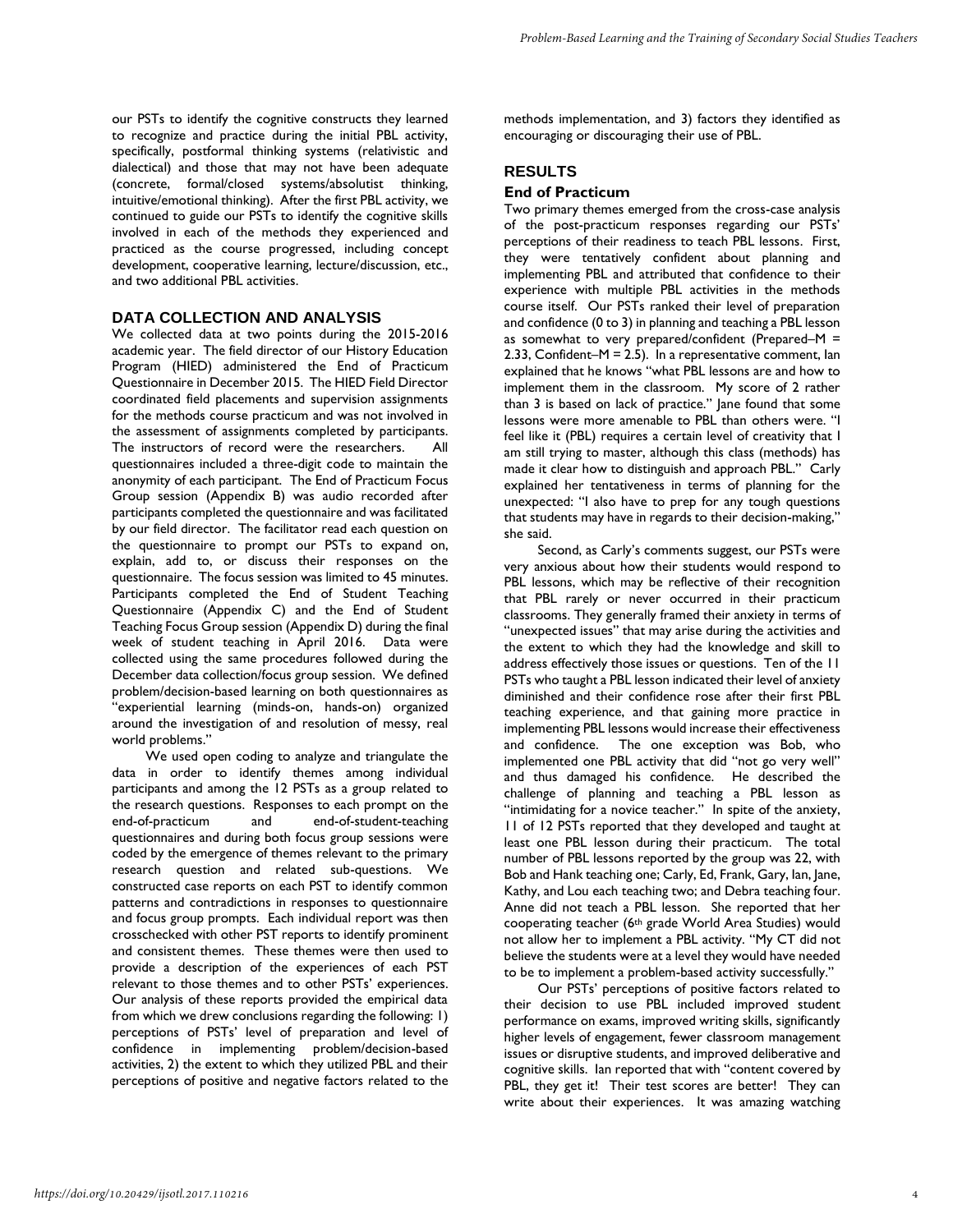concrete thinkers gain the cognitive skills necessary to effectively solve the problem." Lou concurred: "PBL allows you to take standards to the next level. Their essay writing improves. They get it! My students had never been in a PBL environment before. It was cool to see kids who normally were not engaged become interested and involved." Kathy observed a marked change in student discussion skills: "Students are ready to voice their opinions. . . . It's neat to see them listen to each other's opinions and open up their minds to consider them."

As these comments indicate, our PSTs perceived PBL lessons as potentially transformative, in terms of both the learning environment and the relationship between students and teacher. This transformative potential was starkest in the case of Frank, who described PBL as a "game changer":

Personal relationships changed. They saw me in a different light after PBL. PBL laid the foundation for their thinking differently and their thinking about me differently. It opened up conversations that hadn't happened before. Before, I thought I was trapped in a box fitting this certain thing that is a teacher. With PBL, I have this knowledge and the ability to do things better than I'm told they have to be done.

Other PSTs agreed. "Students were able to take a social studies problem," Gary explained, "and get directly involved with the content through their own decisionmaking and observations rather than rote memorization." Jane claimed that she "became a facilitator in the learning process." Bob, despite the fact that his PBL lesson went poorly, acknowledged "students cared about the activity overall and liked to consider competing perspectives."

According to our PSTs, the transformative power of PBL was particularly evident in students who normally struggled with social studies content, who "checked out" or were disruptive during traditional instruction. "Students who would have been problems became my best students," said Ian, who continued, "PBL gave them an outlet to be exemplary students." Jane observed "the level of interaction and how they worked with each other really improved." According to Carly, in a comment that clearly resonated with all PSTs during the focus group session, PBL techniques made classroom management easier. "It takes a lot of planning to get there," she said, "but once there you can lay back and let the students take the reins. It helps with classroom management and motivation. Our job becomes easier."

In addition, the PBL experiences in our methods course and the alignment they saw between PBL outcomes and the goals of social studies education encouraged our PSTs to use PBL in their practicum classrooms. "My experience in [the methods] class encouraged me to do this," said Kathy. "I saw, through PBL lessons, how engaging and interactive PBL lessons can be. Also, PBL lessons align so well with the purpose of social studies, promoting civic competence." Finally, PSTs pointed to the transformative impact PBL lessons can have on students as an encouraging factor. Again, Frank offered a powerful example:

One student in particular was a student who has an internal seizure disorder, which makes her lose up to five minutes of time at a time. Her scores struggled until PBL. In our debate, she shined. From then on, she was excited about class and it made all of the difference in her performance. On our Civil War test, she scored a perfect score. With just one problembased activity, she totally changed her perspective on history. Each time I plan a PBL, I will think about how the activity changed her whole attitude toward school.

Our PSTs were in full agreement on the most discouraging or limiting factors regarding PBL implementation during their practicum: time to implement, time to plan, coverage demands, standardized testing, and lack of student experience with PBL. "It took me 24 hours to plan a PBL lesson that lasted an hour and a half," Kathy acknowledged. "The effort it took limited my ability to do more." Ian agreed: "It is highly improbable to be able to teach only these quality lessons and cover all the content required by the end of the year." Carly also pointed to standardized testing as a discouraging factor: "Decisionmaking sadly falls to the back burner," she said. "If students were to be tested on their ability to make and defend arguments, this (PBL) would be implemented in the classroom way more because there would be a real emphasis on its importance." According to Frank, lack of familiarity exacerbated this coverage/time conundrum. "Students are not overly familiar with PBL," he said, "so it takes a little more planning time to get the desired results." Despite these discouraging factors, each of our 12 PSTs planned on using multiple PBL lessons during student teaching in the spring of 2016 due to the following factors: 1) the outcomes facilitated by PBL lessons (content/concept understanding, cognitive and deliberative skill development, writing skill development, level of engagement, excitement, fun, etc.), and 2) their increased level of readiness to plan and implement PBL lessons after their practicum experience.

## **End of Student Teaching**

We were encouraged, but not altogether surprised, to find enthusiasm for PBL during the fall practicum, when our PSTs were meeting with us every week and experiencing PBL activities and the related theoretical frameworks. We wondered, though, whether the experience in student teaching would be markedly different, with our PSTs simply discouraged and overwhelmed with the constraints of their particular classroom and looming end-of-course-testing. We did find more frustration with high-stakes testing in responses to the spring questionnaire and focus group, but our PSTs remained remarkably consistent in their optimism about PBL.

The themes that emerged from the cross-case analysis of the post-student-teaching responses regarding their perceptions of readiness to teach PBL lessons were similar to those identified from the practicum data. A comparison of PSTs' experiences with PBL during their practicum and student teaching yielded an increase in their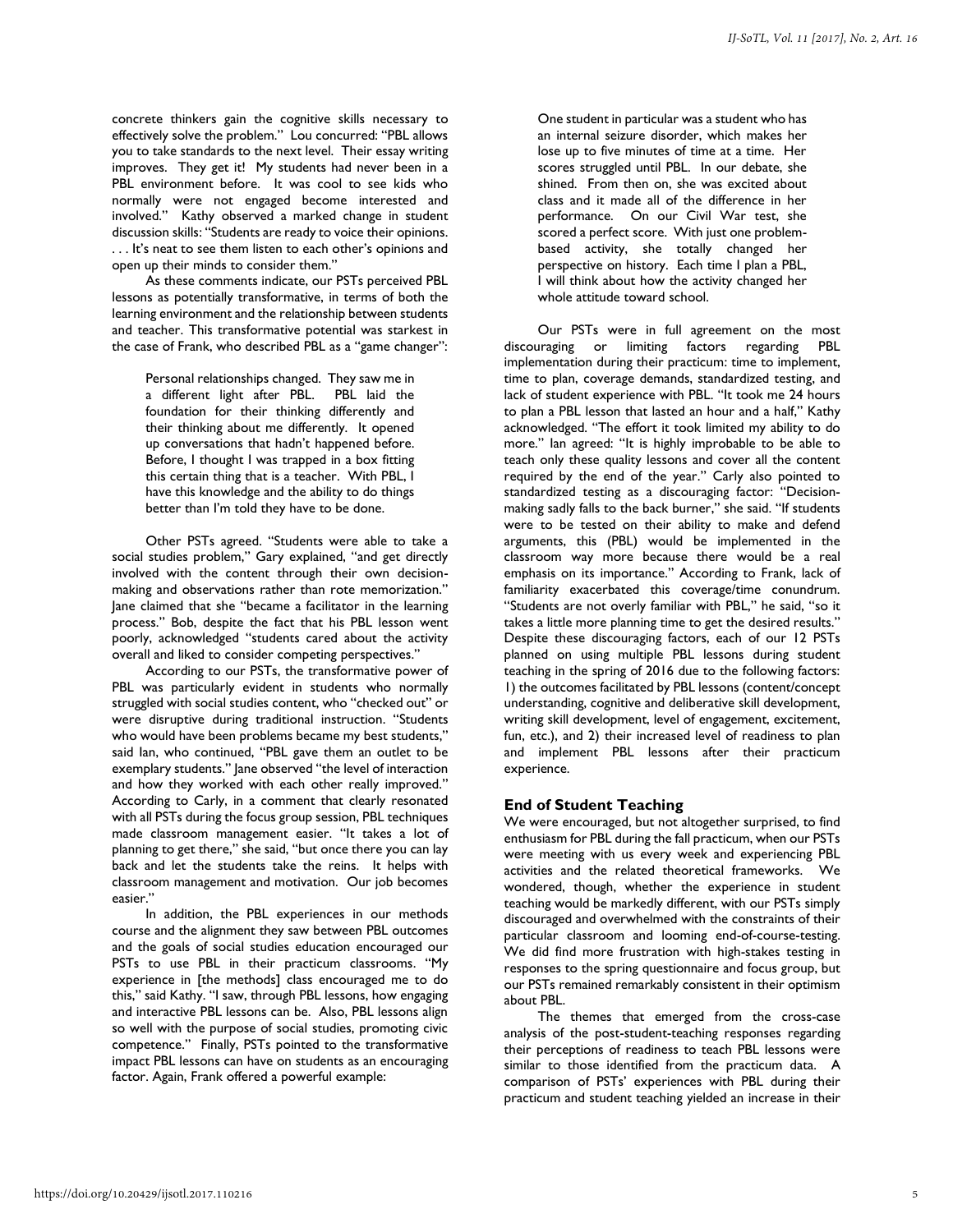overall ranking of their level of preparedness in planning and teaching PBL (Student Teaching  $M = 2.58$  v. Practicum M = 2.33) with seven of our 12 PST selecting 3-Very Prepared. Their level of confidence to plan and teach PBL lessons remained unchanged during student teaching (STM and PM = 2.5). Anne scored her level of confidence a two due to the fact that she didn't teach a PBL lesson during her practicum. As we noted above, Bob considered his single experience with implementing PBL during the practicum as "not going well," which supported his student teaching score of 1-Not Confident). The experiences of Anne and Bob notwithstanding, overall the group felt quite confident with PBL in spring 2016. As Ed put it:

I felt very prepared to teach problem/decisionbased activities during my student teaching experience. I think that is a credit to our professors from last semester who drilled us on the importance of students being involved in their learning and how these lessons can help them get to higher levels of thinking. It also helps having done PBLs last semester so I had a better feel for what I was doing.

Eleven of 12 PSTs reported developing and teaching at least one or more PBL lesson during student teaching. The total number of PBL lessons reported by the group was 32, with Frank and Hank teaching one; Ed, Gary and Lou teaching two; Anne and Carly teaching three; Debra and Kathy teaching four, and Ian and Jane teaching five. Bob did not teach a PBL lesson during his student teaching experience. He explained that his negative experience during his practicum and his concerns over classroom management were key factors in his decision.

The PSTs identified the following encouraging factors associated with PBL, which were similar to those they identified after their practicum experience: improved student performance on exams, improved writing skills, significantly higher levels of engagement, fewer classroom management issues or disruptive students, and improved deliberative and cognitive skills. Again, their comments focused on the transformative impact of PBL, although after student teaching they were a bit more specific in their explanations regarding the context, process, and products of problem-solving/decision-making. For example, Debra's students "had to develop a plan for dealing with immigration" in the late nineteenth and early twentieth centuries. "My inclusion students developed higher level of thinking which could be seen in their plan of action," she said. "One student even made the connection with immigration today." Jane's class addressed the current immigration crisis in Europe. "I loved seeing the authentic solutions that students came up with based on information they were given. At the end of the day, the solutions might be different, but they all had the goal in mind to promote human rights." Our PSTs also reiterated the benefits of class deliberation during PBL lessons. "A lot of people think social studies is simple," Jane said. "My students know it's not. They came up with their own solutions. They understand there isn't one truth. There are multiple truths. Their solutions were complex. Coming to one solution as a class

was one of the most powerful results of PBL, watching these students come together and deliberate to solve problems."

As in the fall, our PSTs remarked on the visible increase in engagement and motivation for their students during student teaching. According to Debra and Anne, students were so motivated that they neglected their other work: "I had a student get in trouble for doing my work in another teacher's classroom," said Debra. "He told the teacher he had to be prepared for my class. We had a debate and the work had to be done. I got reprimanded, but I was really jumping up and down. That was so positive for me!" Anne had a "similar experience," with other teachers telling her "students were preparing for my PBLs in their class."

The negative/discouraging factors associated with PBL during student teaching were similar to those identified at the end of their practicum: time, coverage, and CT pacing. If anything, these factors loomed larger in student teaching than they had in the practicum. Carly's explanation, with its clipped sentences and exclamations, mimicked the experience of trying to use PBLs in the spring:

We have the EOCTs (End of Course Tests) next week. We are on Standard 22. We have to cover the Civil Rights Movement and everything from Watergate to 2001 in *four days*. The kids want to debate and do PBLs on topics that are most relevant to them and would be so helpful, but we have to cram this stuff down their throats and it makes me mad. We're losing three weeks on stupid standardized testing. This is the stuff they *need* to be participatory citizens! It really stinks not to have the time to do awesome problem-based activities with this stuff because this is actually extremely relevant to their lives today and the world around them.

Each of our PSTs concurred with Carly's observation during the focus group session and shared similar comments. Our PSTs again noted the additional planning time associated with PBL lessons as a limiting factor, and Debra and Bob noted that differentiating PBL lessons for students with special needs or specific learning preferences was often challenging.

Despite these challenges, each of our 12 PSTs stated they planned to use multiple PBL lessons once employed as secondary history/social studies teachers, pointing to the following as primary reasons: higher levels of engagement, students practicing advanced cognitive skills and meaningfully applying content, and student outcomes that align with goals of social studies education. Even the PSTs with the least experience professed their intent to use PBL. "I plan to implement PBLs as I further my teaching career," Anne declared. "These activities are not only fun and engaging, but when planned and implemented properly, they enable students to think critically about content." Bob, who implemented *no* PBL activities during student teaching, was similarly emphatic. "Yes. I do plan to use PBLs in my teaching career," he said, "because I believe they encompass the primary purpose of social studies which is encouraging the development of students' abilities related to being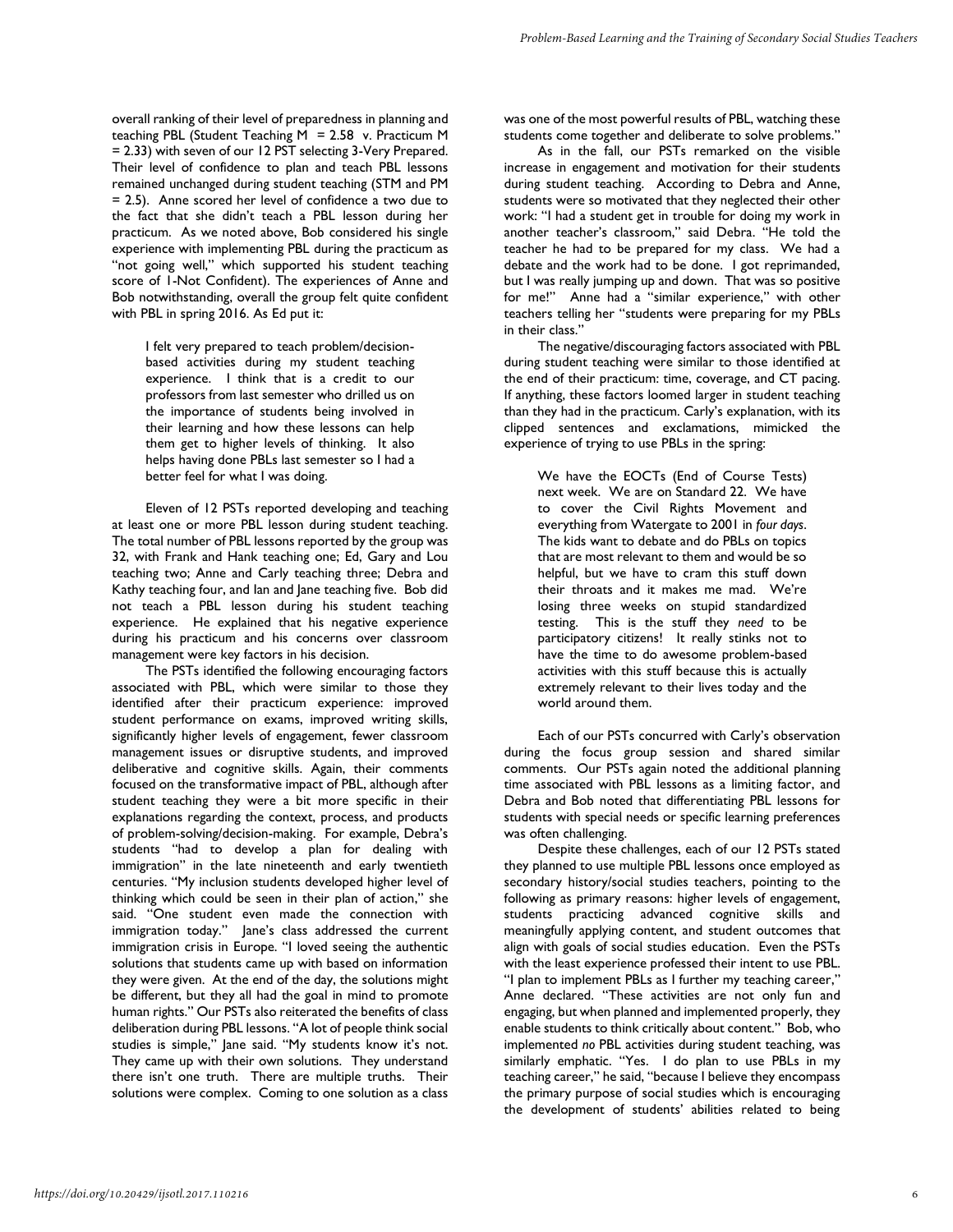informed citizen decision-makers. They are also engaging, student-centered activities that can help students to learn the content in an authentic manner." Frank looked forward to escaping the limitations he felt during student teaching. "I will have the opportunity to set the trajectory and rhythm of my class from the onset," he said. "I took this semester as an opportunity to try a shotgun blast of different ideas. I got to see what worked and what didn't. PBL works!"

#### **DISCUSSION**

We developed this study to analyze the impact the PBLbased changes to our methods course had on our PSTs use and perceptions of PBL during their fall practicum and spring student teaching. We posited that an immersion of our PSTs in multiple PBL experiences and the related cognitive dynamics in our methods course and our explicit focus on the alignment between PBL outcomes and the goals of social studies and the related learning dynamics as defined by NCSS, would facilitate our students' use of PBL when they taught in the field and increase their confidence and proficiency in planning and implementing PBL lessons. After examining the results, we are encouraged by the potential role of a PBL-oriented methods course in guiding secondary social studies PSTs to be effective classroom teachers.

The sheer number of PBL lessons our PSTs reported implementing during their fall practicum and spring student teaching experience (54) was encouraging. *We did not require our PSTs to develop and teach a PBL lesson in the field at any point during the fall methods block or student teaching.* We hoped our PSTs would make a professional decision to utilize PBL as they saw fit based on their own experiences as learners and the extent to which they believed that PBL would be the best method to facilitate the desired student outcomes as each unit was planned. End-of-practicum and end-of-student-teaching comments indicated that our PSTs felt prepared and relatively confident to plan and teach PBL lessons and attributed their readiness to the experiences they gained as learners in our methods course and as teachers in the field.

Reports of PBL as a transformative pedagogy among our PSTs was also encouraging. Eleven of our 12 PSTs shared comments that explicitly identified the potential power of PBL to improve the learning environment in contrast to the traditional learning environment that was common in their classrooms. They perceived the facilitative, collaborative, and deliberative dynamics of PBL to be positive and perpetuating factors in the use of PBL. Perhaps Frank best framed this transformative dynamic by referring to it as the "game changer," or the point at which our PSTs began defining themselves outside the parameters of traditional social studies teaching after successfully implementing PBL. They perceived that their students saw them differently as well.

We were very pleased by the extent to which our PSTs linked the successful outcomes facilitated by their PBL activities to the primary goal of social studies education. They consistently identified the more advanced cognitive skills practiced by their students during PBL as a positive and encouraging factor, and connected the collaborative, deliberative, and decision-making skills practiced by their students to the goal of developing effective citizen decisionmakers. This was our intent as we designed our methods course. Again, it was encouraging to see our PSTs report on the extent to which they operationalized this connection in the field, and the extent to which they indicated a strong desire to continue to use PBL when they have their own social studies classrooms.

Lastly, we were encouraged by the extent to which our PSTs saw PBL as an adaptable strategy. As the year progressed and they gained more experience with PBL, they became more flexible and pragmatic in their planning and implementation of PBL lessons. Specifically, several PSTs learned to adapt their PBL lessons to fit within a limited time frame. For example, Ian stated, "I learned something. You don't have to do these mega three day (PBL) lessons. On a daily basis you can do these kind of things. I learned to adapt my lessons around PBL to fit within a shorter time frame." In concurring, Jane termed these as "mini PBLs."

We were not surprised by the negative or limiting factors our PSTs identified regarding PBL. First, our PSTs perceived the planning and preparation necessary to implement an effective PBL lesson as laborious and challenging. However, they believed that the extra time and effort paid off as they witnessed and assessed student outcomes. By the end of student teaching, several PSTs discovered PBL or PBL-like activities on-line that they considered easily adaptable into the curriculum. For example, Carly stated, "There are many on-line resources I used as PBLs this semester compared to developing my own during my practicum. It's so much easier." Second, our PSTs clearly identified time limitations and the pressure to cover content in support of EOCTs as the most significant limiting factor, with Carly's comment above framing the frustration shared by the group. However, this limitation did not prevent our PSTs from implementing PBL.

#### **IMPLICATIONS AND CONCLUSIONS**

By the end of the first day of our social studies methods course on August 17, 2015, our PSTs were in the middle of a simulation of the Second Continental Congress to determine whether the American Colonies should declare independence from Britain. They lingered in the classroom beyond the designated time to continue preparing their arguments and to review primary documents. They divided preparation responsibilities and agreed to work together outside of class to complete the task. By the end of the second day of our methods course, our PSTs had made a decision on American independence and were comparing their decision to the text of the Declaration of Independence. Our PSTs had been passionately engaged in the PBL activity and the decision-making process, which was our intent. During debriefing, Frank noted that the Declaration of Independence was more meaningful after the activity. Our PSTs clearly recognized the significance of the learning dynamics they had just experienced and wanted to know more.

Our research has two important implications regarding our PBL-based changes. First, it confirms the importance of the modeling process in our secondary social studies methods course. Our PSTs identified these PBL learning experiences as a key factor in their decision to use PBL in the field. They wanted their students to experience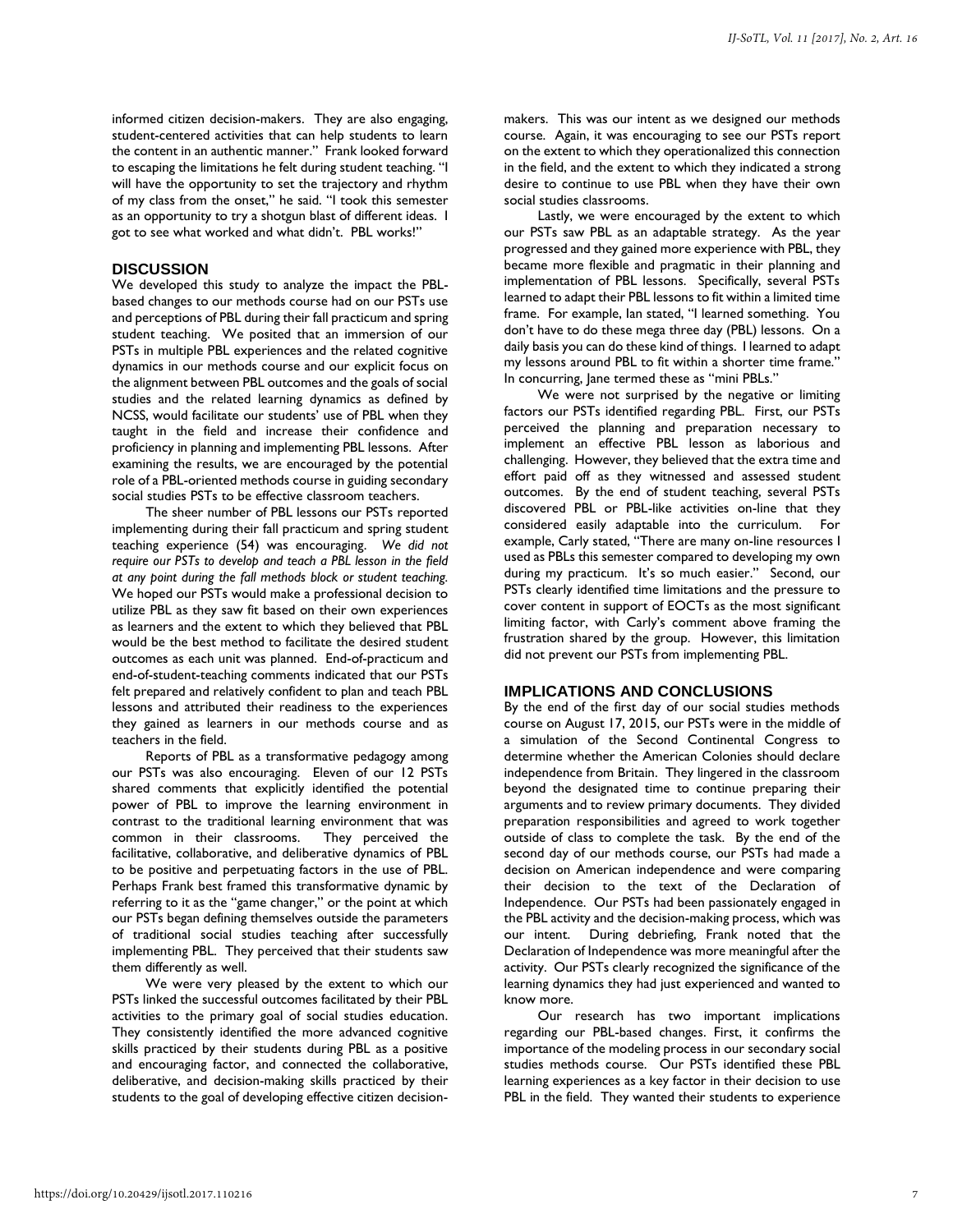the same kind of motivation, engagement, and learning outcomes they had experienced. Making that happen, though, required a working understanding of the postformal cognitive systems associated with advanced problem solving and decision-making as well as the procedural dynamics of PBL and the associated outcomes. Developing that working knowledge among preservice teachers requires both modeling and cognitive scaffolding (Saye and Brush, 1999, 2000, 2001, 2002, 2004, 2007, 2009; Wynn, 2010, Wynn, 2015; Wynn, Mosholder, and Larsen, 2014, 2016). Working knowledge in our methods course/practicum context means that we must guide PSTs to practice, distinguish between, and acquire these postformal thinking systems and demonstrate these outcomes in order to facilitate them among their students.

However, just modeling the PBL method is not enough. The second major implication of our research is that an understanding of the cognitive dynamics of PBL is also critical. Our PSTs needed guidance in metacognitive reflection in the context of PBL in order to recognize and facilitate postformal thinking skills among their students. We guided our PSTs to inductively practice and recognize the postformal thinking systems (relativistic and dialectical thinking) inherent in advanced problem solving in the context of PBL activities, and to compare their PBL experiences and learning outcomes with the goals of social studies education and the related learning expectations and the relevant theoretical frameworks. Although the results of this study cannot be generalized, they indicate that this explicit focus was perceived as effective in facilitating the use of PBL among our PSTs and in guiding them to focus on and develop more advanced cognitive skills among their students. As Ian put it, "The focus on higher level thinking skills has almost become subconscious."

Our results suggest that our decision to restructure our secondary social studies methods course around PBL and the related cognitive skillsets had a transformative impact on our PSTs in terms of how they perceive their relationship with their students and the student outcomes they seek to facilitate. Their comments indicated that they are leaving their preservice training with a perspective and operational understanding of teaching and learning that aligns well with that offered by NCSS, and with the current educational reform movement that is emphasizing sustainable advanced thinking and problem-solving skills (Condliffe, 2016; AAC&U, 2015).

Is PBL a "game changer," as Frank said? That might depend on how we define the game. At the macro level, PBL is simply good, constructivist education in the grand progressive tradition going back more than a century. Social studies educators have for many years argued for more active and decision-based, real-world oriented curricula and methods. Yet relatively few teachers, it seems, feel either free or qualified to use PBL. However, at the micro level, at the level of individual PSTs in their classrooms, PBL can be transformative. Our PSTs attributed their participation in PBL activities and their operational understanding of related advanced thinking systems to their decision to use PBL in future teaching contexts.

Our research suggests that a dynamic, flexible PBL methodology, supported by professorial modeling and metacognitive training, can indeed change the game for our PSTs. In that sense, the results of our study are very valuable as we continue to adapt our secondary social studies methods course and assess its effectiveness.

## **LIMITATIONS**

We designed this study to analyze the impact of our PBLbased revisions to our social studies methods course as perceived by our PSTs in the field. To that end, data collected were based on self-reports of their experiences and their students' performance during their practicum and student teaching. Therefore, results are not generalizable to a broader context. Without observational data to triangulate the PSTs' experiences, it is difficult to draw conclusions about the quality of implementation of PBL in the classes. Collecting data from CTs and students would provide a richer, more valid, and more holistic study, as would teaching observations and a content analysis of lesson plans. We plan on working with our IRB and local school systems to expand our research accordingly.

#### **REFERENCES**

- Association of American Colleges and Universities. (2015). *General education maps and markers: Designing meaningful pathways to student achievement.*  Washington, DC: Author.
- Basseches, M. (2005). The development of dialectical thinking as an approach to integration. *Integral Review, 1*(47-63).
- Blumberg, P. (2000). Evaluating the evidence that problembased learners are self-directed learners: A review of literature. In D.H. Evensen & C.E. Hmelo (Eds.), *Problem-based learning: A research perspective on learning interactions* (pp. 199-226). Mahwah, NJ: Lawrence Erlbaum.
- Borrows, H. S. (1986). A taxonomy of problem-based learning methods. *Medical Education, 20,* 481-486.
- Brush, T. & Sayes, J. (2014). An instructional model to support problem-based historical inquiry: The persistent issues in history network. *The Interdisciplinary Journal of Problem-Based Learning, 8*(1), 39-50.

Condliffe, B. (2016). *Project-Based Learning: A Literature Review (Working Paper).* Lucas Education Foundation, Retrieved **from** [https://s3uswest1.amazonaws.com/ler/MDRC+PBL+L](https://s3uswest1.amazonaws.com/ler/MDRC+PBL+Literature+Review.pdf) [iterature+Review.pdf.](https://s3uswest1.amazonaws.com/ler/MDRC+PBL+Literature+Review.pdf) Accessed September 19, 2016.

- Cognition and Technology Group at Vanderbilt [CTGV]. (1997). *The Jasper Project: Lessons incurriculum, instruction, assessment, and professional development.* Mahwah, NJ: Lawrence Erlbaum.
- Engle, S. (1960). Decision making: The heart of social studies instruction. *Social Education, 24*(7)*,* 301-304, 306.
- Hahn, C. L. (1994). Controversial issues in history instruction. In Carretero, M. E., & Voss, J. F. (Eds.), *Cognitive and instructional processes in history and the social sciences*. Hillsdale, NJ: Lawrence Erlbaum.
- Hmelo-Silver, C. E. (2004). Problem-based learning: What and how students learn? *Educational Psychology Review, 16*(3), 235-266.
- Ho, D. (2000). Dialectical thinking: Neither Eastern nor Western. *American Psychologist, 55*(9), 1064-1065.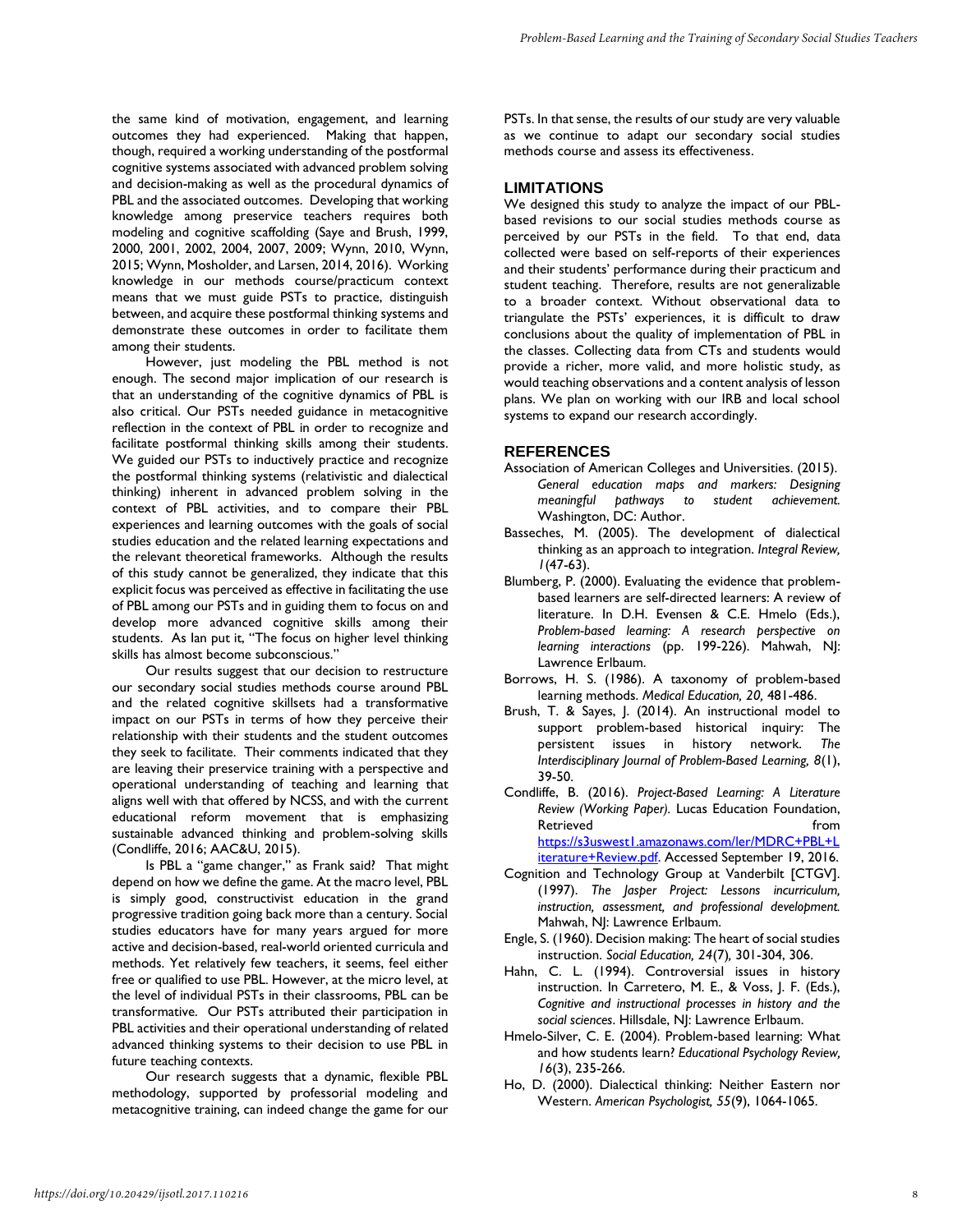- Hung, W. (2013). Problem-based learning: A learning environment for enhancing learning transfer. *New Directions for Adult and Continuing Education, 137,* 27- 38.
- Inglis, J. & Steele, M. (2005). Complexity intelligence and cultural coaching: Navigating the gap between our societal challenges and our capacities. *Integral Review, 1,* 36-46.
- Jonassen, D. H. (2012). Designing for decision making. *Educational Technology Research & Development, 60,*  341-359.
- Lenkauskaite, J. & Mazeikiene, N. (2012). Challenges of introducing problem-based learning(PBL) in higher education: Selecting problems and using problems. *Social Research, 2*(27), 78-88.
- Maxwell, N. L, Bellisimo, Y, & Mergendoller, J. R. (2001). Problem-based learning: Modifying the medical school model for teaching high school economics. *The Social Studies, 92*(2), 73-78.
- Mergendoller, J. R., Maxwell, N. L., & Bellisimo, Y. (2006). The effectiveness of problem-based instruction: A comparative study of instructional methods and student characteristics. *International Journal of Problem-Based Learning, 1*(2), 49-69.
- National Council for the Social Studies (2010). *National curriculum standards for socials studies.* Silver Spring, Maryland: NCSS.
- Norman, G. R. & Schmidt, H. G. (1992). The psychological basis for problem-based learning: A review of evidence. *Academic Medicine, 67*(9), 557-565.
- Onosko, J. (1991). Barriers to the promotion of higher order thinking in social studies. *Theory and Research in Social Education, 19*(4), 341-366.
- Parker, W. D., Mueller, M. & Wendling, L. (1989). Critical reasoning on civic issues. *Theory and Research in Social Education, 17*(1), 7-32.
- Rosenburg, S. (2004). Reconstructing the concept of deliberative democracy. *Center for the Study of Democracy Working Papers.* Retrieved from [http://escholarship.org/uc/item/2rd8m486.](http://escholarship.org/uc/item/2rd8m486)
- Rossi, J. A. (1995). In-depth study in an issue-centered social studies classroom. *Theory and Research in Social Education, 23*(2), 87-120.
- Saye, J. W. (1998). Technology in the classroom: The role of dispositions in teacher gatekeeping. *Journal of Curriculum and Supervision, 13*(3), 210-234.
- Saye, J. W. & Brush, T. (1999). Student engagement with social issues in a multimedia-supported learning environment. *Theory and Research in Social Education, 27*(4), 472-504.
- Saye, J. W. & Brush, T. (2000). Implementation and evaluation of a student-centered learning unit: A case study. *Educational Technology Research and Development, 48*(3), 79-100.
- Saye, J. W. & Brush, T. (2001). *Scaffolding problem-centered teaching in traditional social studies classrooms.* Paper presented at the National Council for the Social Studies Conference, Washington, D.C.
- Saye, J. W. & Brush, T. (2002). Scaffolding critical reasoning about history and social issues in multimedia-

supported learning environments. *Educational Technology Research and Development, 50*(3), 77-96.

- Saye, J. W. & Brush, T. (2004). Scaffolding problem-centered teaching in traditional social studies classrooms. *Theory and Research in Social Education, 32*(3), 349-378.
- Saye, J. W. & Brush, T. (2007). Using technology-enhanced learning environments to support problem-based historical inquiry in secondary social studies classrooms. *Theory and Research in Social Education, 35*(2), 196-230.
- Saye, J. W., Kohlmeier J., Brush, T., Mitchell, L. & Farmer, C. (2009). Using mentoring to develop professional teaching knowledge for problem-based historical inquiry. *Theory and Research in Social Education*, *37*(1), 6-41.
- Schlechty, P. (1993). On the frontier of school reform with trailblazers, pioneers, and settlers. *Journal of Staff Development, 14*(4), 46-51.
- Stake, R. E. (1995). *The art of case study research*. Thousand Oaks, California: SAGE.
- Strobel, J., & van Barneveld, A. (2009). When is PBL more effective? A metasynthesis of meta-analyses comparing PBL to conventional classrooms. *Interdisciplinary Journal of Problem-Based Learning, 3*(1), 44-58.
- Torp, L., & Sage, S. (2002). *Problems and possibilities: Problembased learning for K-16 education*. 2nd edition. Alexandria, VA: ASCD.
- Windschitl, M. (2002). Framing constructivism in practice as negotiation of dilemmas: An analysis of the conceptual, pedagogical, cultural, and political challenges facing teachers. *Review of Educational Research, 72*(2), 131-175.
- Wynn, C. T. (2010). Promoting cognitive growth through problem-based instruction in a first-year learning community. *Journal of Learning Communities Research*, 5(2), 5-16.
- Wynn, C. T., Mosholder, R. S., & Larsen, C. A. (2014). Measuring the effects of problem-based learning on the development of postformal thinking skills and engagement of first-year learning community students. *Learning Communities Research and Practice*, 2(2), Article 4.
- Wynn, C. T. (2015). A cognitive rationale for a problembased U.S. history survey. *Teaching History: A Journal of Methods, 40*(1), 28-42.
- Wynn, C. T. & Mosholder, R. S. (March, 2016). *Facilitating Advanced Thinking Skills through Problem-Based Learning* SoTL Commons Conference, Savannah, Georgia. Retrieved **from** [http://digitalcommons.georgiasouthern.edu/sotlcomm](http://digitalcommons.georgiasouthern.edu/sotlcommons/SoTL/2016/13) [ons/SoTL/2016/13.](http://digitalcommons.georgiasouthern.edu/sotlcommons/SoTL/2016/13) Accessed September 21, 2016.
- Wynn, C. T., Mosholder, R. S., & Larsen, C. A. (2016). Promoting postformal thinking in a U.S. history survey course: A problem-based approach. *Journal of College Teaching and Learning, 13*(1), 1-20.
- Yin, R. K. (2014). *Case study research: Design and methods.*  Thousand Oaks, California: SAGE.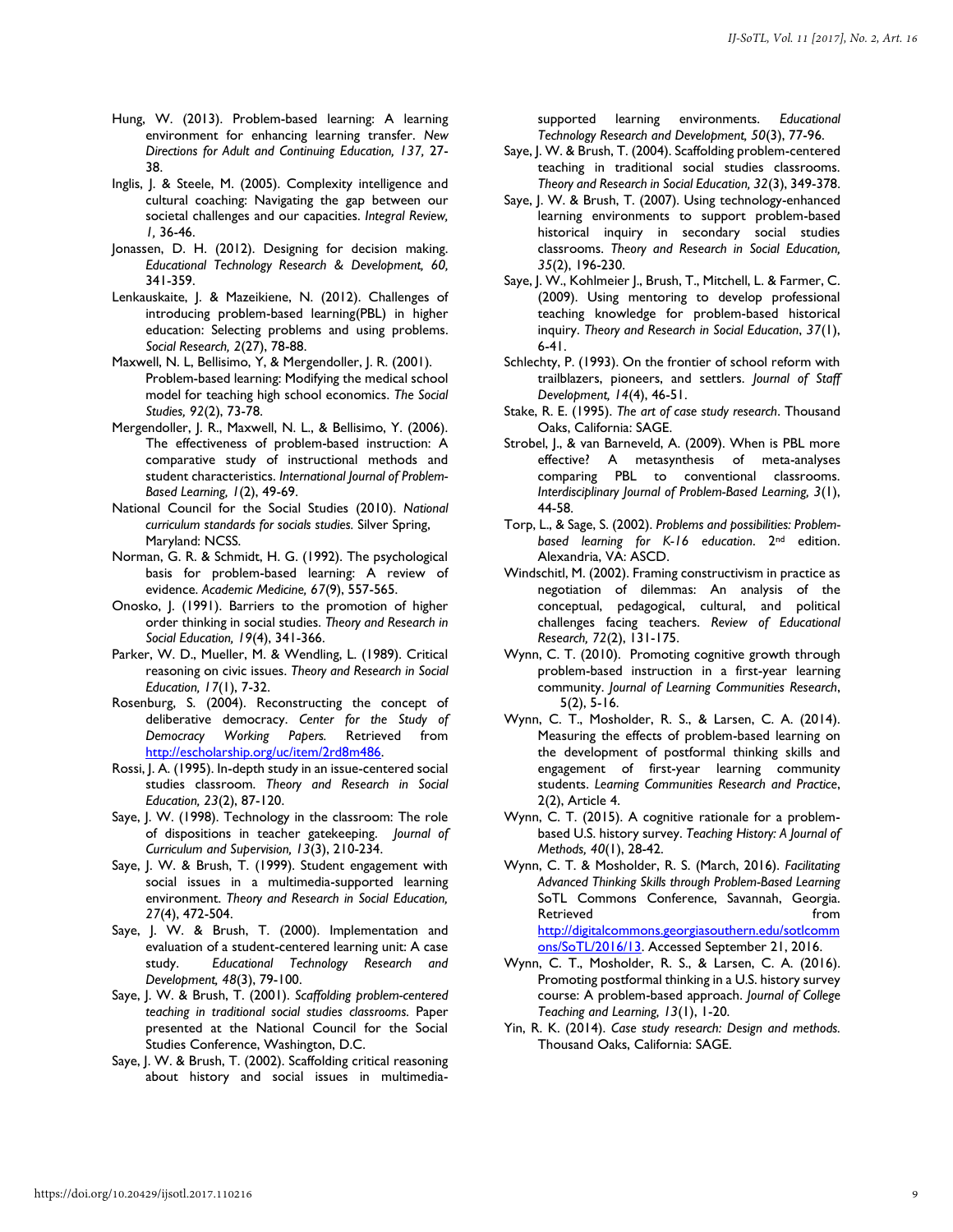Code #\_\_\_\_\_\_\_\_\_\_\_\_

#### **Appendix A**

#### End of Practicum Questionnaire

Problem/decision-based learning is experiential learning (minds-on, hands-on) organized around the investigation of and resolution of messy, real world problems.

This questionnaire is designed to collect information about how you perceive your level of preparation and level of confidence in using problem/decision-based activities at this point in your year-long experience and the extent to which you have utilized problem/decision-based activities so far and why or why not.

Read the item below and circle the response that best describes you.

 $1 = Not$  Prepared (N)  $2 =$  Somewhat Prepared (S)  $3 =$  Very Prepared (V)

Rank your level of **preparedness** to plan and teach a problem/decision-based activity during your practicum experience.

| N | S                   | $\vee$                  |
|---|---------------------|-------------------------|
|   | $\overline{2}$<br>- | $\overline{\mathbf{3}}$ |

Briefly explain your ranking.

Read the item below and circle the response that best describes you.

 $1 = Not$  Confident (N)  $2 =$  Somewhat Confident (S)  $3 =$  Very Confident (V)

Rank your level of **confidence** to plan and teach a problem/decision-based activity during your practicum experience.

| N | S              | $\vee$         |
|---|----------------|----------------|
|   | $\overline{2}$ | $\overline{3}$ |

Briefly explain your ranking.

How many problem/issue-based activities did you implement during your practicum experience? (Circle below)

0 1 2 3 4 5 more

Please list/briefly describe the activity(ies) you implemented.

What were the most positive aspects/outcomes of the problem/decision-based activity(ies) you implemented?

What were the biggest challenges you encountered as you implemented your problem/decision-based activity(ies)?

Identify and explain factors that encouraged you to use problem/decision-based activities during your practicum experience.

Identify and explain factors that discouraged or limited your use of problem/decision-based activities during your practicum experience.

Do you plan to use problem-decision/based activities during student teaching? If so, why? If not, why not?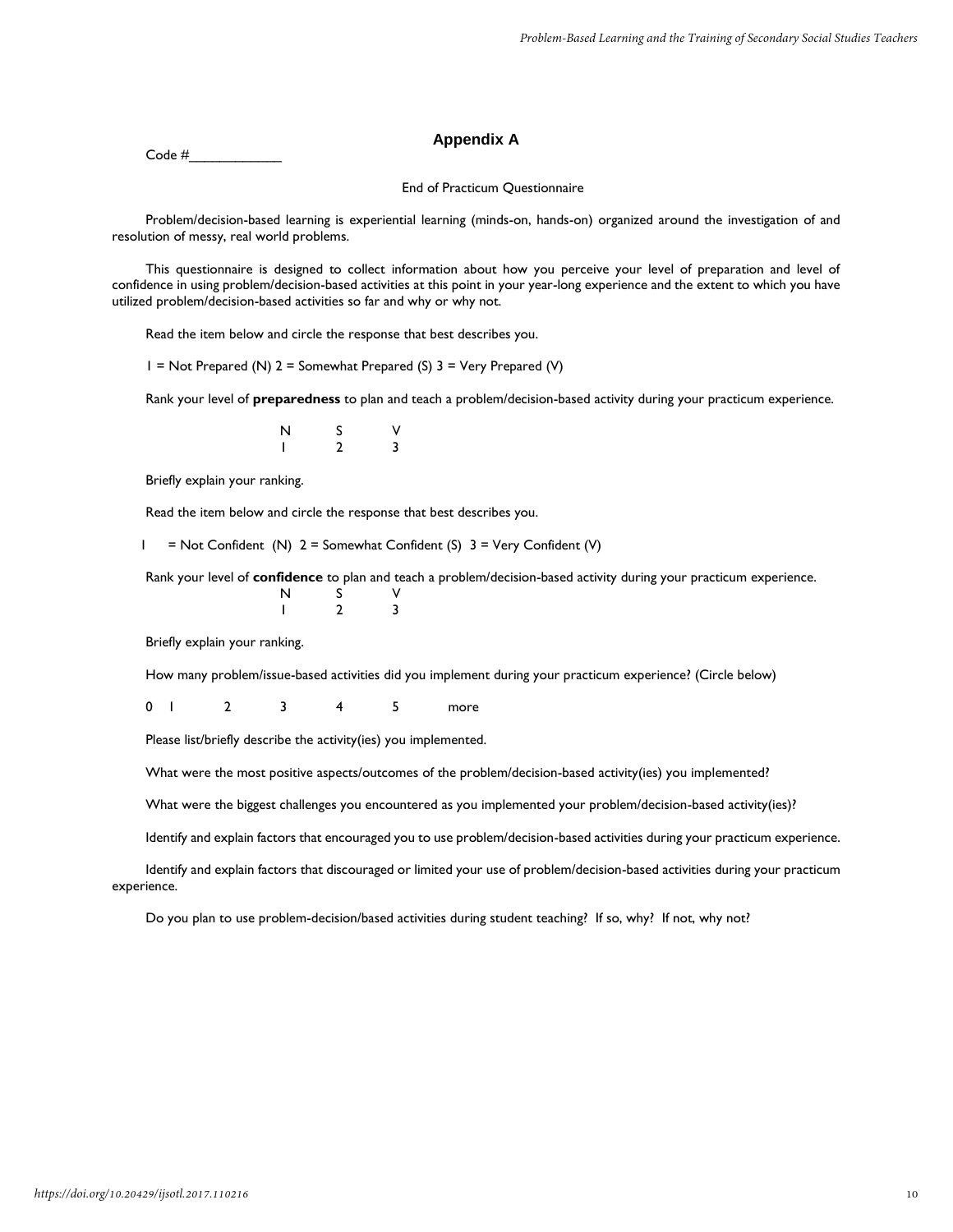#### **Appendix B**

#### Focus Group Moderator Instructions

#### Read the following.

The purpose of this focus group is to allow you to expand on your questionnaire responses. I will read each question and ask you to respond. The group will have five minutes to respond to each question. I will do my best to prompt responses from each of you and facilitate group discussion as we work our way through the eight questions.

Your responses will be audio recorded per the audio recording consent form you signed in August.

\*\*(Make sure the recorder is on and working. Have the assistant moderator take notes on participant responses. Names should not be used.)

#### **Questions**

1. Rank your level of **preparedness** and level of **confidence** to plan and teach a problem/decision-based activity during your practicum experience.

1 = Not Prepared (N) 2 = Somewhat Prepared (S) 3 = Very Prepared (V)

Briefly explain your ranking.

2. How many problem/issue-based activities did you implement during your practicum experience?

Briefly describe the activity(ies) you implemented.

3. What were the most positive aspects/outcomes of the problem/decision-based activity(ies) you implemented and what were the biggest challenges you encountered as you implemented your problem/decision-based activity(ies)?

4. Identify and explain factors that encouraged you to use problem/decision-based activities during your practicum experience.

5. Identify and explain factors that discouraged or limited your use of problem/decision-based activities during your practicum experience.

6. Do you plan to use problem-decision/based activities during student teaching? If so, why? If not, why not?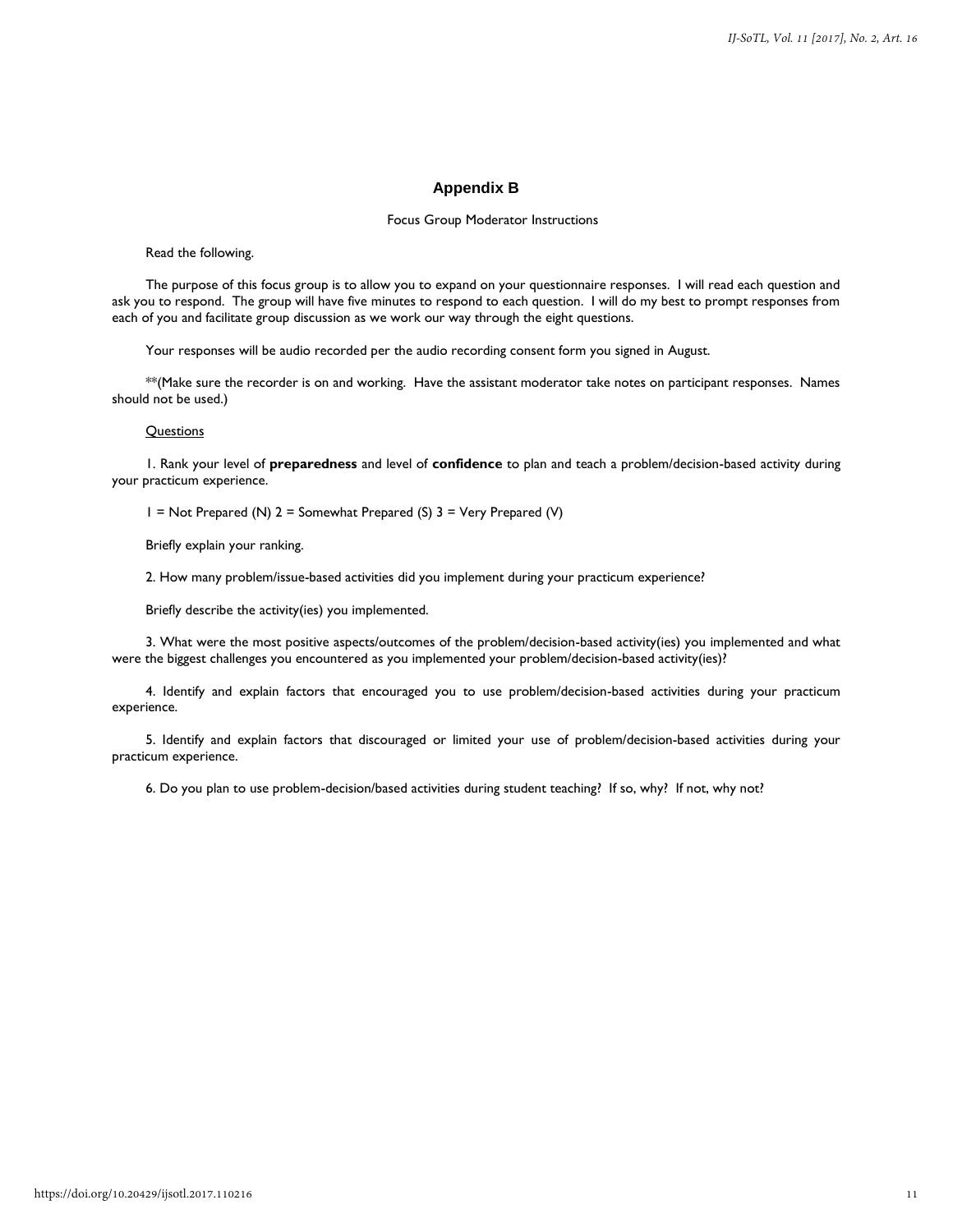#### **Appendix C**

Code #\_\_\_\_\_\_\_\_\_\_\_\_

End of Student Teaching Questionnaire

Problem/decision-based learning is experiential learning (minds-on, hands-on) organized around the investigation of and resolution of messy, real world problems.

This questionnaire is designed to collect information about how you perceive your level of preparation and level of confidence in using problem/decision-based activities at this point in your year-long experience and the extent to which you have utilized problem/decision-based activities so far and why or why not.

Read the item below and circle the response that best describes you.

 $1 = Not$  Prepared (N)  $2 =$  Somewhat Prepared (S)  $3 =$  Very Prepared (V)

Rank your level of preparedness to plan and teach a problem/decision-based activity during your student teaching experience.

N S V 1 2 3

Briefly explain your ranking.

Read the item below and circle the response that best describes you.

 $1 = Not$  Confident (N)  $2 =$  Somewhat Confident (S)  $3 =$  Very Confident (V)

Rank your level of confidence to plan and teach a problem/decision-based activity during your student teaching experience. N S V

Briefly explain your ranking.

How many problem/issue-based activities did you implement during your student teaching experience? (Circle below)

0 1 2 3 4 5 more

1 2 3

Please list/briefly describe the activity(ies) you implemented.

What were the most positive aspects/outcomes of the problem/decision-based activity(ies) you implemented?

What were the biggest challenges you encountered as you implemented your problem/decision-based activity(ies)?

Identify and explain factors that encouraged you to use problem/decision-based activities during your student teaching experience.

Identify and explain factors that discouraged or limited your use of problem/decision-based activities during your student teaching experience.

Do you plan to use problem-decision/based activities as you continue your career as a history/ social studies teacher? If so, why? If not, why not?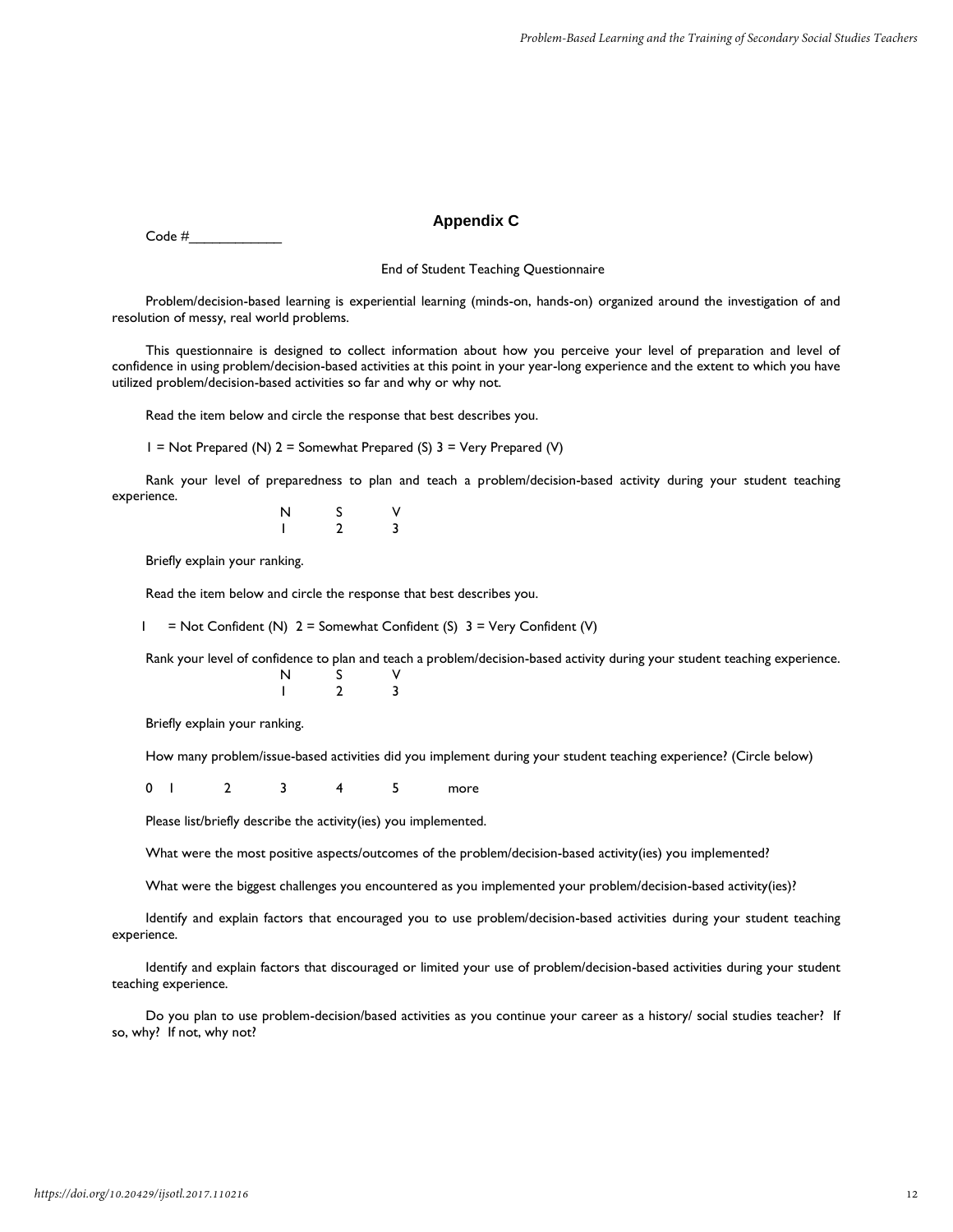## **Appendix D**

#### Focus Group Moderator Instructions

#### Read the following.

The purpose of this focus group is to allow you to expand on your questionnaire responses. I will read each question and ask you to respond. The group will have five minutes to respond to each question. I will do my best to prompt responses from each of you and facilitate group discussion as we work our way through the questions.

Your responses will be audio recorded per the audio recording consent form you signed in August.

\*\*(Make sure the recorder is on and working. Names should not be used.)

#### **Questions**

This questionnaire is designed to collect information about how you perceive your level of preparation and level of confidence in using problem/decision-based activities at this point in your year-long experience and the extent to which you have utilized problem/decision-based activities so far and why or why not.

Rank your level of preparedness to plan and teach a problem/decision-based activity during your student teaching experience.

1 = Not Prepared (N) 2 = Somewhat Prepared (S) 3 = Very Prepared (V)

Briefly explain your ranking.

Rank your level of confidence to plan and teach a problem/decision-based activity during your student teaching experience. 1 = Not Confident (N) 2 = Somewhat Confident (S) 3 = Very Confident (V)

Briefly explain your ranking.

How many problem/issue-based activities did you implement during your student teaching experience?

Please briefly describe the activity(ies) you implemented.

What were the most positive aspects/outcomes of the problem/decision-based activity(ies) you implemented?

What were the biggest challenges you encountered as you implemented your problem/decision-based activity(ies)?

Identify and explain factors that encouraged you to use problem/decision-based activities during your student teaching experience.

Identify and explain factors that discouraged or limited your use of problem/decision-based activities during your student teaching experience.

Do you plan to use problem-decision/based activities as you continue your career as a history/social studies teacher? If so, why? If not, why not?